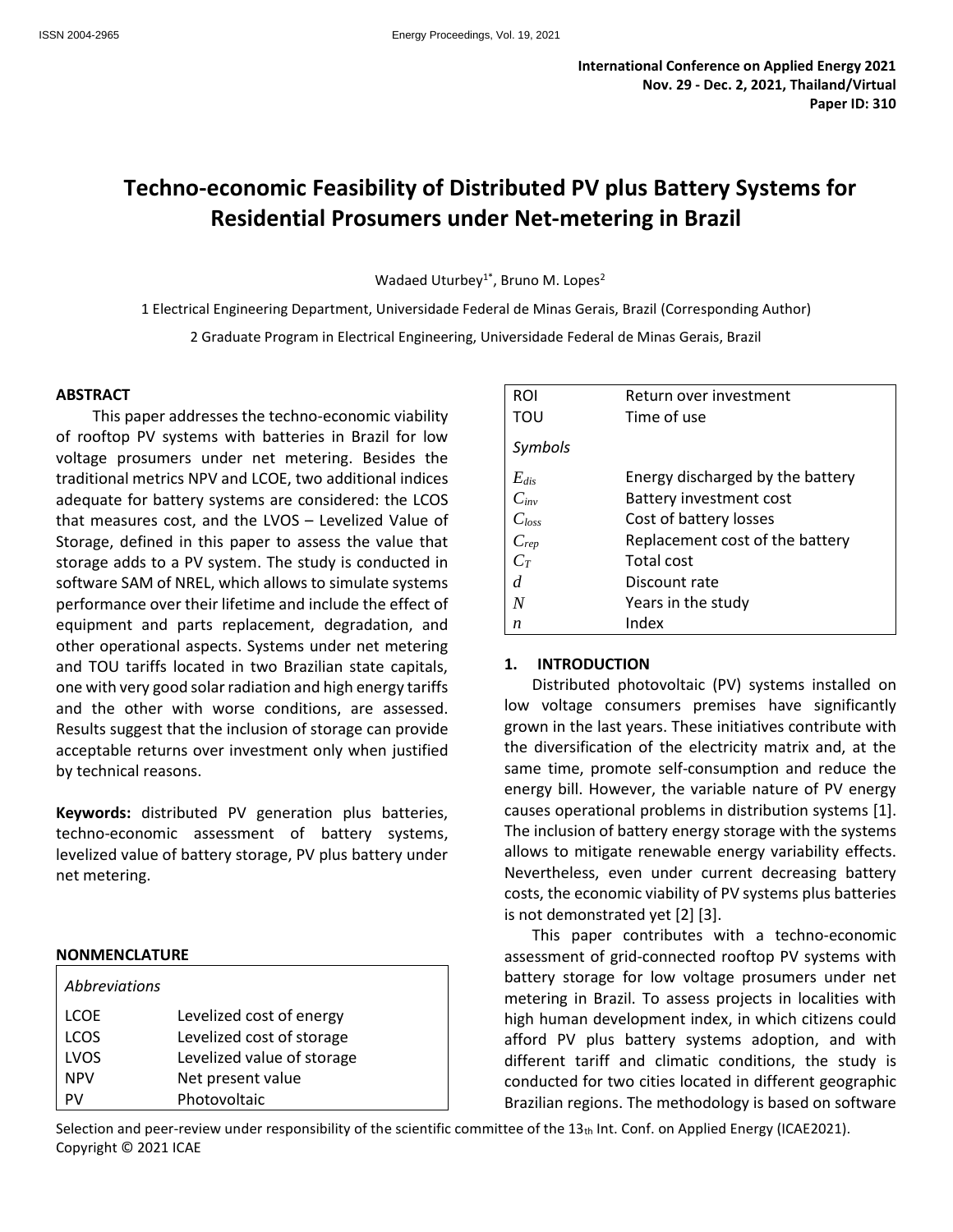SAM developed by NREL-National Renewable Lab. [4], that gives technical and economic performance of the projects. Additional economic assessment metrics are used to complement the analysis of the effect of storage adoption on system viability.

# **2. METHODS**

A techno-economic analysis should consider system performance during its lifetime, since equipment and parts replacement, degradation and other operational aspects can impact the results [5]. To this end, in this paper software SAM, which allows to define a performance and a financial model for a renewable energy project, is used to conduct the study.

#### *2.1 Economic metrics*

The most used metric to evaluate and compare costs of renewable energies is the LCOE - Levelized Cost Of Energy. A similar metric is defined for energy storage, the LCOS – Levelized Cost Of Storage, that measures the average net present cost of a storage device in relation to the discharged energy over lifetime. In this paper, expression (1) that considers batteries investment cost, losses cost and replacement cost, is adopted for LCOS.

To assess return over investment, usual economic metrics are used: net present value (NPV), return over investment (ROI) and discounted payback.

Furthermore, an additional metric is defined in this paper, the LVOS – Levelized Value of Storage, to assess the value that storage adds to a PV system that belongs to a prosumer, as given by expression (2).

The software SAM implements the cash flow of the project in accordance with the financial model adopted by the user and calculates the traditional economic metrics NPV, LCOE and discounted payback period. Metric ROI is calculated directly from NPV and the initial investment value. The other metrics adopted in this paper, LCOS and LVOS, are calculated using results given by SAM by applying expressions (1) and (2).

$$
LCOS = \frac{\sum_{n=0}^{N} (C_{n,inv} + C_{n,loss} + C_{n,rep})/(1+d)^n}{\sum_{n=1}^{N} E_{dis}/(1+d)^n}
$$
(1)

$$
LVOS = \frac{\sum_{n=0}^{N} ((E_{dis} * Tariff)_n - C_{n,T})/(1+d)^n}{\sum_{n=1}^{N} E_{dis}/(1+d)^n}
$$
(2)

In (1), investment costs (*C*inv), costs of losses (*C*loss) and replacement cost (C<sub>rep</sub>) of batteries are discounted to present time, when applicable. The annual discharged energy (E<sub>dis</sub>) is obtained from SAM. The cost of losses is calculated using the annual energy lost in the battery given by SAM; its value should consider the price of energy during charging periods.

In (2), to calculate the value that storage adds to the project, the discharged energy should be valued at the energy price during discharge periods.  $C<sub>T</sub>$  are the total costs in the numerator of (1).

# *2.2 Batteries performance simulation issues*

Battery degradation is an important aspect on economic viability assessment. The modes of degradation include calendar ageing, capacity throughput, ambient temperature, state of charge, depth of discharge and current rate [5]. Software SAM includes a general voltage model whose parameters can be taken from datasheets, a thermal model and lifetime models. The thermal model considers an energy balance within the battery, heat transfer to and from the room, and heat generation due to internal resistance. There are two lifetime models, the calendar degradation and the cycle-dependent model implemented by the rainflow counting algorithm. For the later one, many battery datasheets provide cycling information as a function of the depth-of-discharge (DoD), which can be input to SAM. For lithium batteries there is available a calendar degradation model that depends on temperature.

# **3. CASE STUDY DESCRITPTION**

This paper analyses the feasibility of PV plus battery systems for residential consumers in two Brazilian state capitals: Belo Horizonte (BH) and Curitiba (CRTB). Belo Horizonte is in the Southeast region and combines two characteristics that make it very favorable for PV generation and net metering: it has very good solar radiation and the second highest low voltage electricity tariff in Brazil. Curitiba is in the South region, with a PV potential approximately 37% lower than BH. Moreover, low voltage tariffs are 26.4% lower than in BH. These cities are good examples of high and low attractiveness.

# *3.1 Proposed scenario*

The prosumers are under TOU (Time-Of-Use) tariffs and net metering. Load, PV and batteries are behind-themeter. Batteries are expected to add value to the system due to their ability to shift energy over time: prosumers use batteries to storage the generated PV energy to be used later, during high TOU tariffs. Therefore, storage should prevent load to consume energy from the grid during most expensive peak periods, when there is low or no PV generation.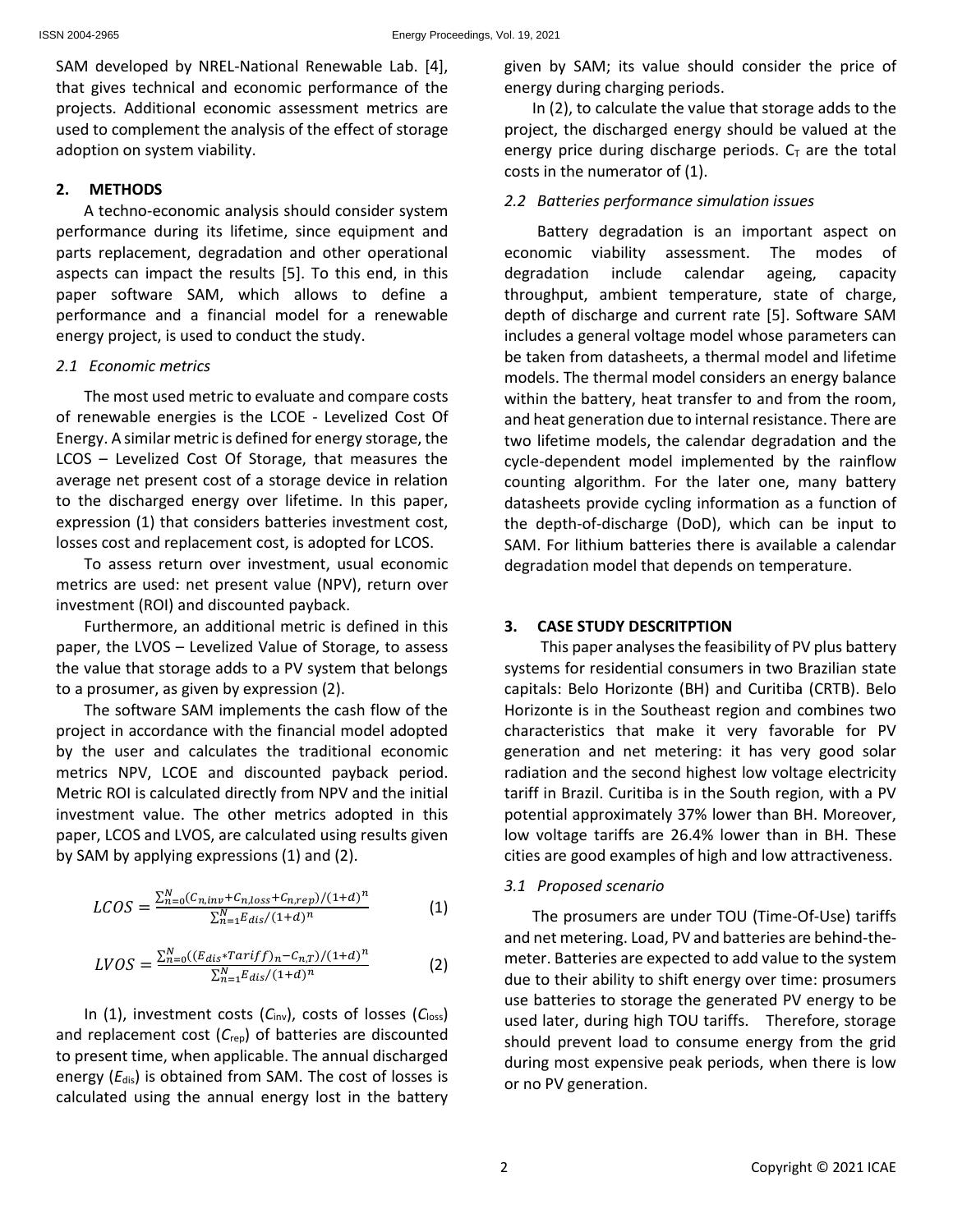A comparison under two net metering compensation schemes is presented: NM-FC net metering full compensation and NM-EC net metering energy compensation. The schemes give different value to the PV energy exported to the grid. The full compensation scheme considers the full tariff while the energy compensation scheme valuates exported energy at the energy parcel of the tariff, which is approximately equal to 30% of the full tariff.

#### *3.2 Consumption profiles*

A typical residential daily load curve of Brazilian residential consumers in one-hour intervals is used.



Annual consumption is assumed constant over the 25 years of the study. The average consumption seasonality of the regions is used to modulate monthly consumption over one year.

#### *3.3 PV plus battery system*

The "Detailed PV" AC-connected topology in SAM is adopted, as shown in Fig 2. DC-connected is not considered because the use of an integrated inverter that accounts for PV system and battery control is not widely available commercially yet.



Fig. 2. Behind-the-meter system configuration [4].

Batteries chosen are ion-lithium, since currently most of new home energy storage systems use batteries based on one of the available ion-lithium technologies [6]. Sizing of the batteries should consider the depth of discharge (DoD) recommended for the technology, degradation and the overall technical efficiency.

The adopted 'Detailed-PV' model in SAM ensures good representation of the produced PV energy. The PV modules are north oriented with a tilt angle equal to the local latitude. PV generation reduction due to modules degradation is modeled.

Dimensioning follows the criteria:

- PV system is designed to supply consumption during sun-hours and peak hours.
- The battery charges during sun-hours and discharges during peak tariff hours, which are after sun-hours. Therefore, its capacity is calculated considering the consumption during the three hours of the peak tariff period and the DoD recommended for the technology. Notice that higher DoD means that more of the battery's capacity can be used, and the bank is smaller than with a lower DoD. The trade-off is the shorter lifetime. Battery power is defined considering the load curve peak power during peak tariff intervals.

# *3.4 Battery dispatch*

SAM allows to define battery dispatch manually. Table 1 describes de adopted dispatch rules. Periods refer to the TOU tariff described in section 3.6. Batteries are charged using only the generated PV electricity.

| Charge   |                                         |
|----------|-----------------------------------------|
|          | <b>Discharge</b>                        |
| From PV* | Not allowed                             |
| From PV* | 10%                                     |
| From PV* | 100%                                    |
| From PV* | 100%                                    |
|          | *Charging from the grid is not allowed. |

# *3.5 Electricity tariffs*

Low voltage TOU tariffs in Brazil are defined with three intervals, as described in Table 2. One can notice that in BH peak rates are 35.6% higher than in CRTB and off-peak tariffs are 26.4% higher.

Table 2 – Low voltage residential electricity tariffs

| <b>Tariff - Site</b> | <b>Characteristics</b>   | Value (R\$/kWh) |
|----------------------|--------------------------|-----------------|
| $TOU - BH$           | Peak, 3hrs: 5, 6, 7 p.m. | 1.972           |
|                      | Intermediate: 4, 8 p.m.  | 1.267           |
|                      | Off-Peak                 | 0.854           |
| TOU - CRTB           | Peak, 3hrs: 5, 6, 7 p.m. | 1.4542          |
|                      | Intermediate: 4, 8 p.m.  | 0.9432          |
|                      | Off-Peak                 | 0.6757          |

#### *3.6 System costs*

Typical rooftop PV system costs from the market research conducted by [7] are adopted.

Ion-lithium battery costs considering both capacity and power are taken from [6]. A projection of cost reduction over the years is made to calculate battery replacement cost.

Table 3 presents systems cost data together with additional data needed for simulation.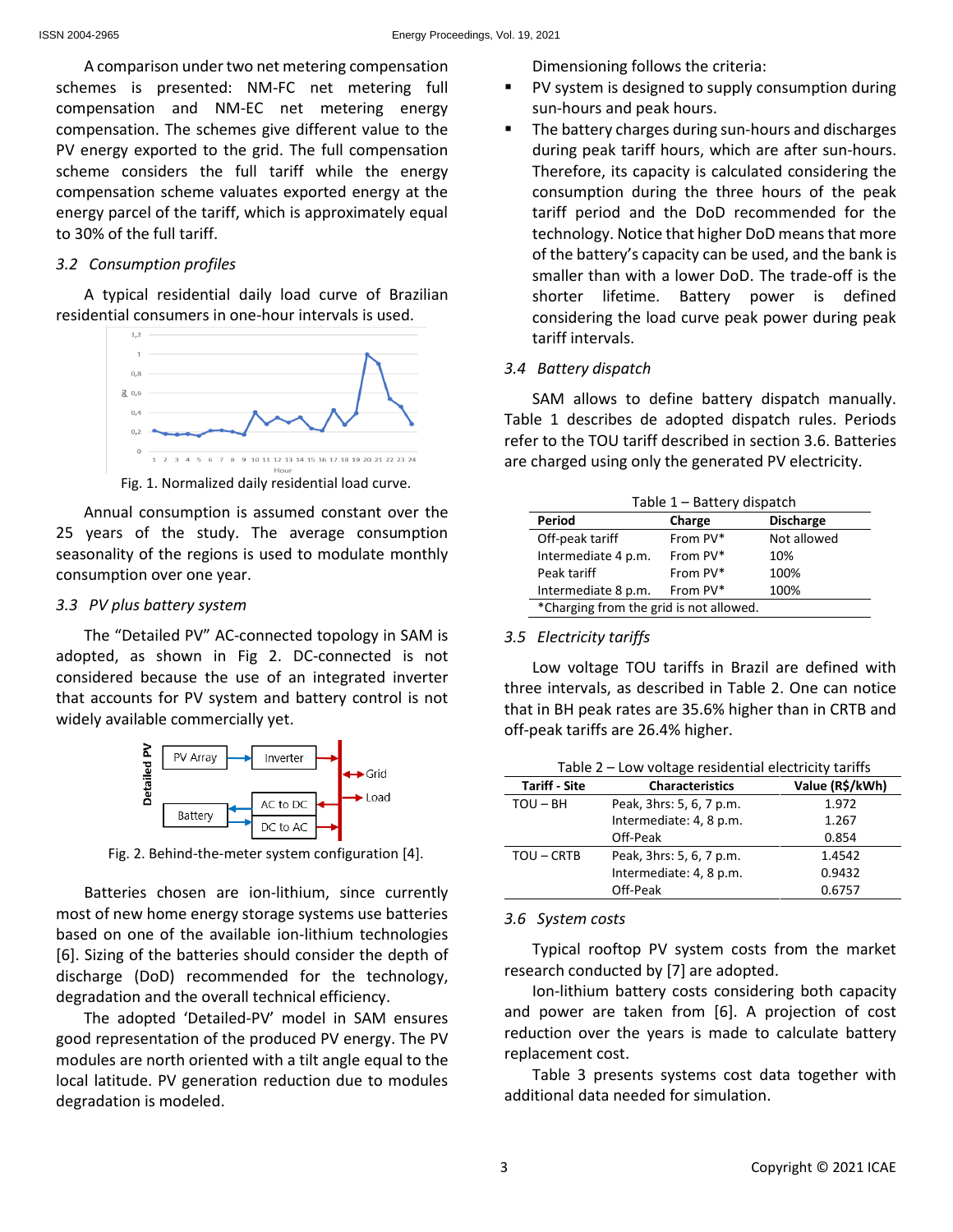#### **4. RESULTS**

The 'Detailed PV' model and the 'Residential owner' financial model of software SAM are used to simulate systems performance and conduct the study. Table 4 presents the results obtained. The replacement capacity threshold assumed for the ion-lithium batteries is 90%. Costs over the 25 years of the study are calculated at year zero with a discount rate of 6.5%.

One can observe that the battery bank is replaced once in project life in both cities, in year 14 and year 17. The round-trip efficiency obtained in the simulations is 88.2% in all cases.

Energy bills with system are lower than bills without system in all cases, as expected. In BH, energy bills with system represent 34% and 42% of bills without system for NM-FC compensation and NM-EC compensation, respectively. Economies in energy bills, when calculated for CRTB, are less attractive, as expected due to lower tariffs and solar radiation. One observes that the economy decreases when one moves from full compensation to energy compensation in both localities. It is important to separate economies among those related with battery usage, with PV generation directly given to load and with energy compensation in the net metering scheme. Table 4 shows that economies associated with batteries and PV generation direct to load account for at least 78% of the total economy.

Costs of losses in the battery are calculated using yearly energy losses in the battery, which are given by SAM, valued at the off-peak TOU tariff. Since the battery is allowed to charge exclusively from PV generation, i.e., during off-peak tariff intervals, tariff values during this period are chosen to value the losses. On the other hand, to calculate the value of the energy discharged from the battery to the load, the peak value of TOU tariff should be used, since discharge is allowed only during those periods. One observes that the value of discharged energy in CRTB is 41.17% lower than in BH.

The NPV obtained in all cases is positive. However, the ROI that relates the project return with the investment is lower than the unit in all cases, and it is remarkably low in CRTB. The discounted payback is acceptable in BH but it is very high for CRTB. The LCOS is lower than the peak-TOU tariff only for BH.

One can observe that the LVOS obtained for BH is positive, but it is negative for CRTB. This means that tariffs in CRTB are not enough to overcome battery cost.

It is interesting to analyze how economic metrics vary when the size of the battery bank varies. Fig. 3 shows results when the battery bank size varies, and the PV system remains fixed, in Belo Horizonte. One can notice that projects with smaller batteries are more attractive, since they have higher NPV and lower paybacks. On the contrary, economies in energy bills are higher for projects with greater battery banks. This result indicates that battery costs are still high, and the additional economies in energy bills due to bigger energy storage equipment are not enough to obtain better returns from investments on PV systems with batteries. Furthermore, NPV in Fig. 3 monotonically decreases with bigger batteries. This result suggests that the inclusion of energy storage cannot be motivated by economics, it must be justified by technical reasons. Therefore, if specific operating conditions, like reliability requirements of prosumers or limits imposed by the local distribution company on the energy exported to the grid, indicate the use of batteries integrated with PV systems, then, in some regions of the country they are viable.



# **5. CONCLUSION**

The preliminary techno-economic assessment conducted in this paper indicates that, in general, battery storage currently does not add enough value to rooftop PV systems for low voltage prosumers in Brazil. However, under favorable conditions of solar radiation and high electricity tariffs there exist a reasonably return over investment. In this case, projects with smaller batteries are more attractive.

Results indicate that the inclusion of energy storage cannot be motivated only by economics yet, it must be justified by technical reasons.

It is important to observe that only economies due to energy shift under TOU tariffs were considered in the study. Additional results are being pursued by the authors, modeling other services that batteries can offer to increase prosumers revenue.